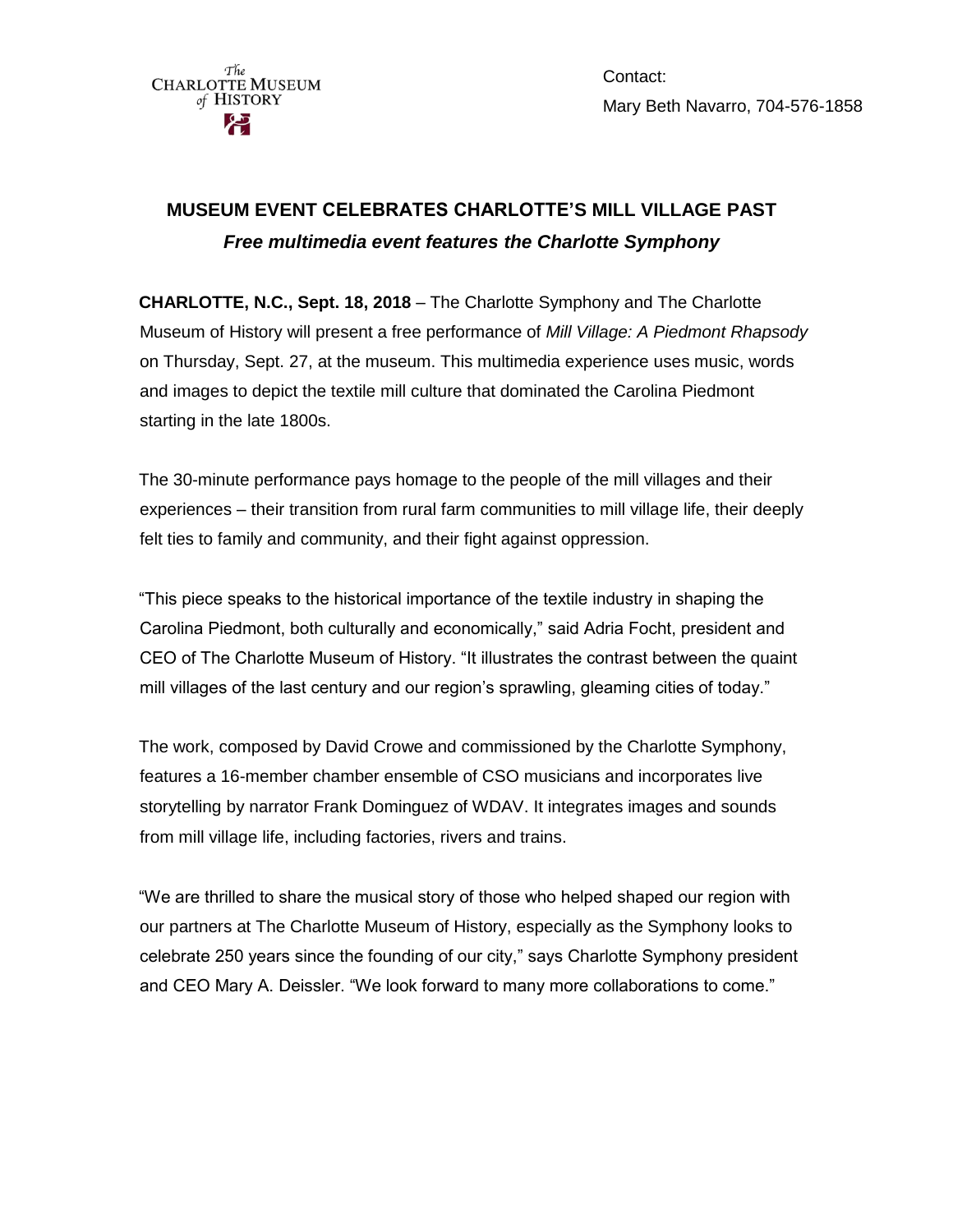

Following the performance, the audience will hear from two speakers about mill village history and how we can preserve it today.

Kristina Horton, the great-granddaughter of union organizer and North Carolina folk heroine Ella May Wiggins, will speak about how she found her own family story in the mill village narrative and why she is working to memorialize this history. Ella May was perhaps best known for her ballad "The Mill Mother's Lament." She was killed in 1929 during the Loray Mill Strike in Gastonia. Horton, an elementary school teacher in Asheville, is author of "Martyr of Loray Mill: Ella May and the 1929 Textile Workers' Strike in Gastonia, North Carolina."

Stewart Gray, preservation planner for the Charlotte-Mecklenburg Historic Landmarks Commission, will speak about the rapid disappearance of Charlotte's mill villages in the face of development and what can be done to sustainably preserve these historic neighborhoods and the stories they tell for future generations.

This free program is made possible by a Culture Block grant from ASC.

## **How to Go**

This free event takes place Thursday, September 27, at 7 p.m. at The Charlotte Museum of History, 3500 Shamrock Drive. Admission is free. Registration is required, as seating is limited. More information and registration at [charlottemuseum.org/events.](http://charlottemuseum.org/events)

## **About The Charlotte Museum of History**

The Charlotte Museum of History engages a broad audience in the history of the Charlotte region through the stories of its people, places and events to promote dialogue and historical perspective. The museum is the steward of the Hezekiah Alexander House (ca. 1774) and home site, a site listed on the National Register of Historic Places and the oldest home in Mecklenburg County. To learn more, visit [charlottemuseum.org](http://charlottemuseum.org/) and follow the museum on [Facebook,](https://www.facebook.com/charlottemuseumofhistory/) [Instagram](https://www.instagram.com/charlottemuseumofhistory/) and [Twitter.](https://twitter.com/CLThistory)